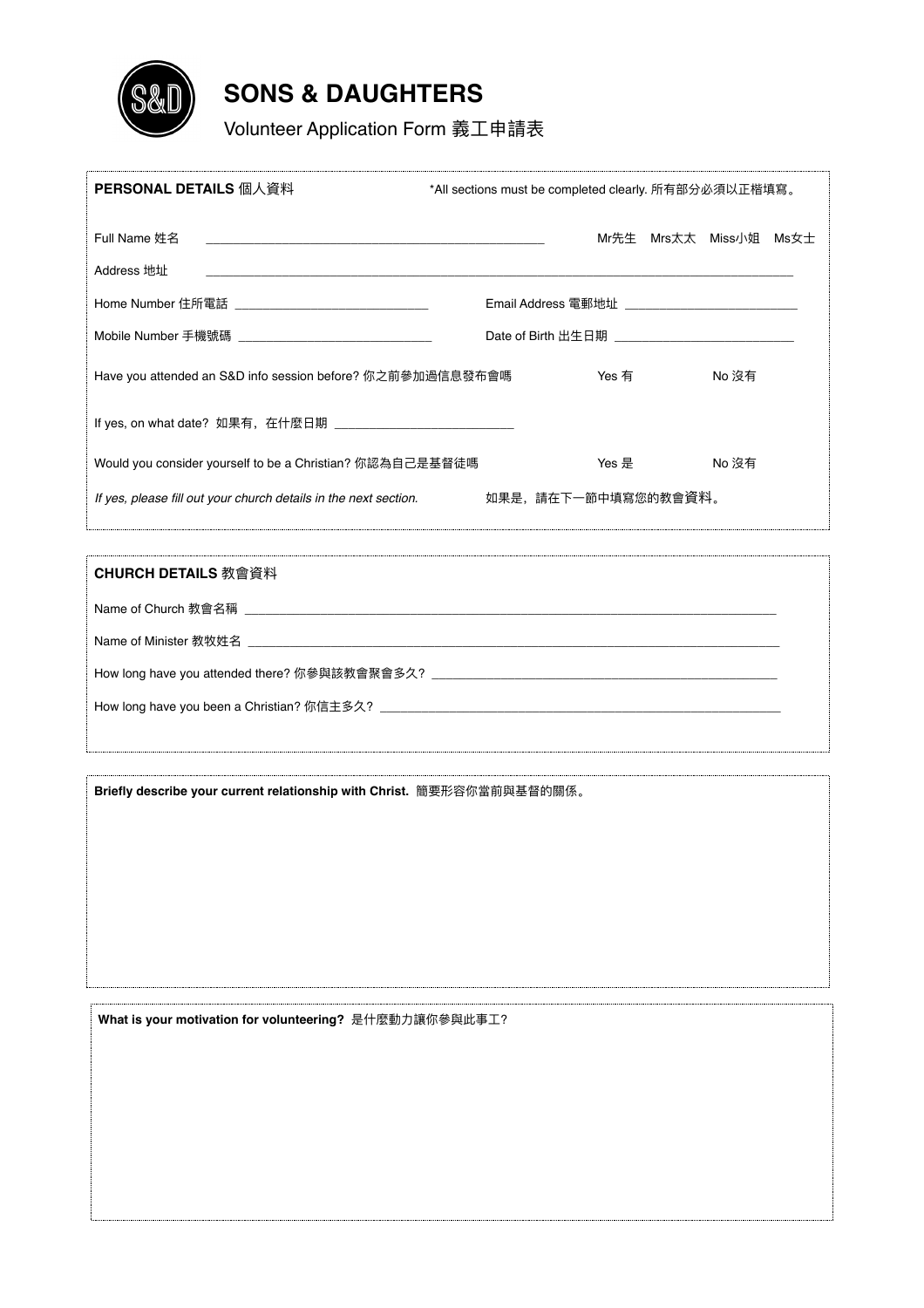|                                                                                                     | What are your expectations? 你對此事工有何期望? |                        |        |  |  |  |
|-----------------------------------------------------------------------------------------------------|----------------------------------------|------------------------|--------|--|--|--|
|                                                                                                     |                                        |                        |        |  |  |  |
|                                                                                                     |                                        |                        |        |  |  |  |
|                                                                                                     |                                        |                        |        |  |  |  |
|                                                                                                     |                                        |                        |        |  |  |  |
|                                                                                                     |                                        |                        |        |  |  |  |
| VOLUNTEER INTEREST 義工興趣                                                                             |                                        |                        |        |  |  |  |
|                                                                                                     |                                        |                        |        |  |  |  |
| I am interested in helping with 我想申請成為                                                              |                                        |                        |        |  |  |  |
| Outreach 外展隊員                                                                                       | Drop-in Centre 活動中心                    | Skills Instructor 技能導師 |        |  |  |  |
| Prayer 禱告隊員                                                                                         | Worship 崇拜                             | Caseworker 個案工作者       |        |  |  |  |
| Counsellor 輔導員                                                                                      | Social Media 社交媒體                      | Fundraising 籌款活動       |        |  |  |  |
|                                                                                                     |                                        |                        |        |  |  |  |
| What other ministries or volunteer organisations are you currently involved with? 你目前參與的其他部委或志願者組織? |                                        |                        |        |  |  |  |
|                                                                                                     |                                        |                        |        |  |  |  |
|                                                                                                     |                                        |                        |        |  |  |  |
| In the past five years? 在過去的五年中?                                                                    |                                        |                        |        |  |  |  |
|                                                                                                     |                                        |                        |        |  |  |  |
| Are you able to volunteer at least twice a month for six months?<br>你是否能夠至少每月進行兩次為期六個月的志願服務嗎?       |                                        | Yes 可以                 | No 不可以 |  |  |  |
| Can you participate in at least one all-volunteer training every quarter?<br>你每季度能夠參加至少一次義工培訓嗎?     |                                        | Yes 能                  | No 不能  |  |  |  |
|                                                                                                     |                                        |                        |        |  |  |  |
| What do you think you can bring to this ministry? 你認為你可以在此事奉中那方面能夠作出貢獻?                             |                                        |                        |        |  |  |  |
|                                                                                                     |                                        |                        |        |  |  |  |
|                                                                                                     |                                        |                        |        |  |  |  |
|                                                                                                     |                                        |                        |        |  |  |  |